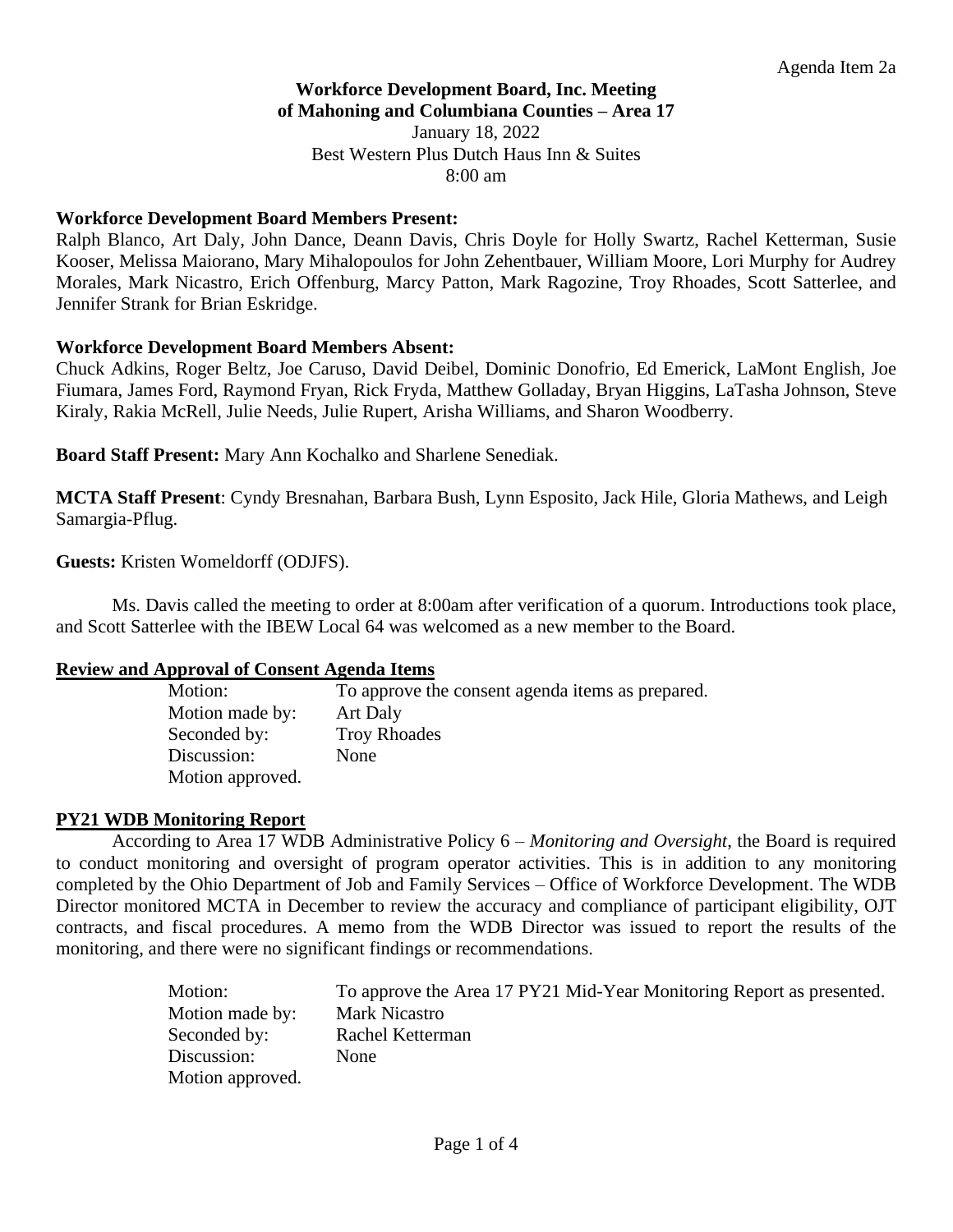# **Fiscal Agent Report**

The PY21 Financial Report through December 31, 2021, was provided for review. Although the report shows approximately \$5.8 million available for customers, that amount will be reduced by \$1.9 million because some of the CCMEP TANF funding ended December 31, 2021, but was included in the report since it remained available through December 31, 2021.

# **Balanced Scorecard**

The  $2<sup>nd</sup>$  Quarter PY21 (July 1, 2021 – December 31, 2021) Balanced Scorecard was reviewed. The current balanced scorecard reflects how COVID-19 continues to impact services. Out of the 15 active measures, 8 have met or exceeded the year-to-date target, and 7 measures were not on target. The following explanations were provided for the 7 measures not on target:

- Line 4 *(Employers with Staff-Assisted Job Orders)* Many job orders are being submitted, however, they are from the same employers.
- Line 6 *(Total One-Stop Visits)* Unless customers are coming in to file for unemployment benefits, they are mostly coming in for programmatic services, such as on-the-job training or classroom training.
- Line 8 *(# of Cross-Trainings)* Cross-trainings were scheduled, however, some had to be postponed due to the availability of presenters.
- Line 11 *(# of Adults in WIOA Registered Services New PY21)* & Line 13 *(# of Dislocated Workers in WIOA Registered Services New PY21)* – Traffic remains low and the number of individuals seeking services has not returned to pre-pandemic levels.
- Line 14 *(# of Youth with new CCMEP IOPs)* 75% of youth funding must be spent on out-ofschool youth, and this population is extremely hard to reach. Efforts are being made to recruit eligible, out-of-school youth through the Ohio to Work initiative, local educational service centers, and other partner agencies.
- Line 16 *(PY21 WIOA Funds Spent &/or Obligated)* Focus remains on spending the PY20 funds first before spending/obligating the PY21 funds, which can be carried over into next year.

When the goals were proposed to the Executive Committee, uncertainty still remained with COVID-19. Information regarding COVID-19 and operation levels should be clearer when setting next year's goals.

The question was raised as to how the uncertainty of environmental variables can impact funding. At this time, PY21 funding can be carried over and will be available to provide services to customers in the future. If needed, funding from other sources can also be requested from the State. The CCMEP TANF funds remain a constant concern because workforce areas are not aware of the State's strategic plan for those funds, and funding levels can change without notice each year. Many other workforce areas within the State are having similar issues with funding. Individuals do not need assistance finding jobs since many employers are hiring, and they tend to circumvent the OMJ centers; however, the message being conveyed through outreach is for individuals to consider additional training, which can lead to better long-term employment opportunities.

The question was also asked if other areas utilize a similar scorecard. The State provides all workforce areas with WIOA and CCMEP performance reports quarterly for each area. Area 17 reviews the reports to determine which other workforce areas are doing well in certain categories to discuss best practices.

It was noted that the OMJ satellite office located at MCDFJS remains closed, and MDFJS would refer clients to receive services. Once MCDJFS reopens its office, this may provide an increase in customer traffic.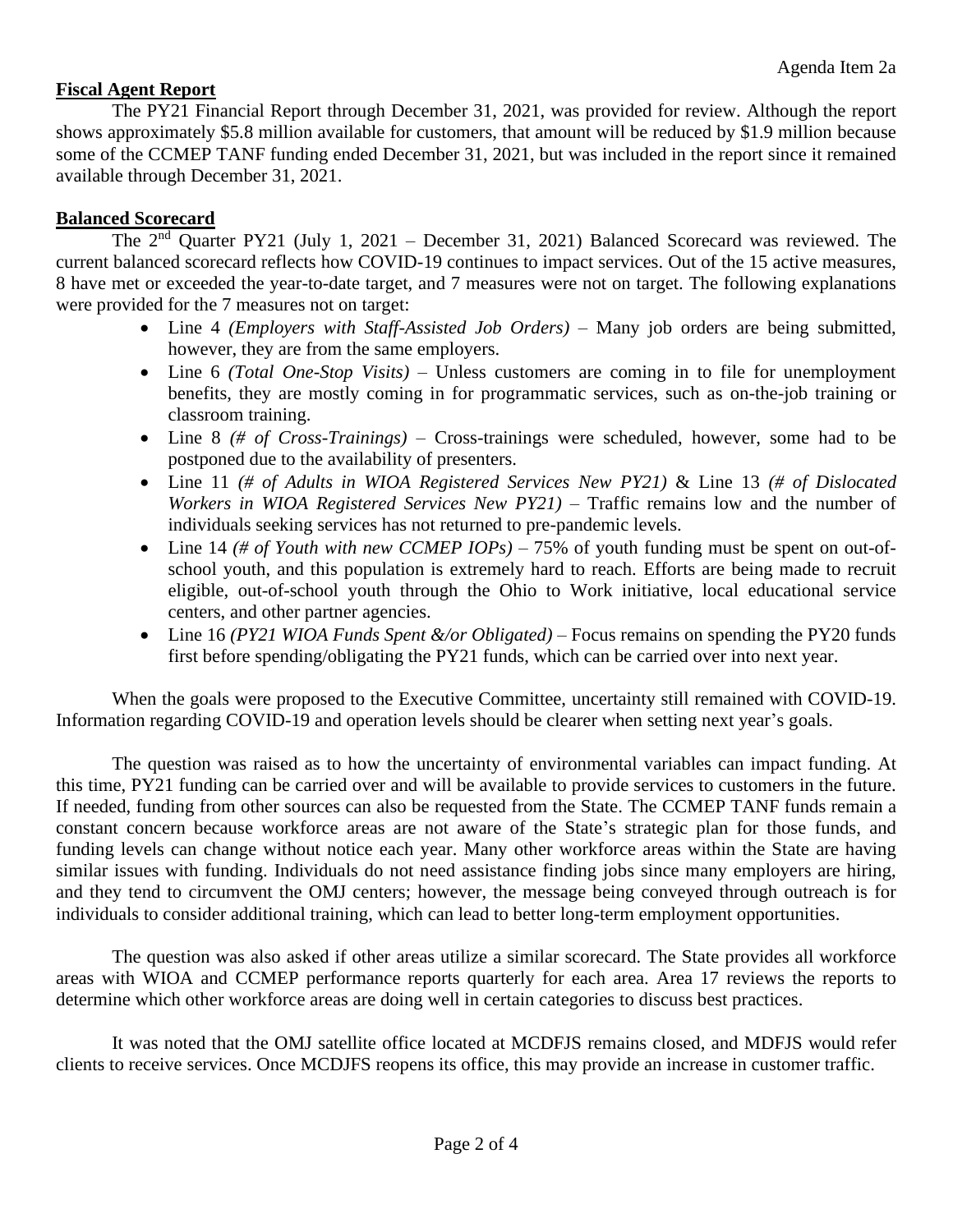## **Program Operator Report**

The  $2<sup>nd</sup>$  Quarter PY21 (July 1, 2021 – December 31, 2021) Operator's Report was reviewed. 86% of new training enrollments is comprised of short-term training and OJTs. Most of the short-term training continues to be for CDL-As, LPNs, STNAs, and medical assisting; OJTs are mostly for manufacturing and IT. Social work, accounting, and RN programs remain the focus for long-term training. Since July 1, 2021, 255 individuals have been enrolled, compared to 269 at this time in 2020.

Area 17 was awarded a new BRN grant, and hired a full-time business services representative to work with more employers. WDB members were encouraged to refer names of businesses that may benefit from the BRN and other available business services.

Services continue to be offered in-person and virtually, with 72% being in-person. The Area 17 OMJ centers now have pages on Facebook and Instagram, and both social media platforms have been beneficial with sharing information about services available.

#### **Director's Report**

*National Dislocated Worker Grant (NDWG) Monitoring* – The ODJFS monitored the NDWG participant case files in Area 17, and no significant findings were reported.

*WDB Certification* – Documentation for the Area 17 WDB certification has been prepared, and the information will be sent to the State for approval by the end of January.

*RFP for WIOA-CCMEP Youth Services* – The Area 17 RFP for WIOA-CCMEP Youth Services was issued on December 6, 2021, and will close on February 4, 2022.

*Response to Meeting Evaluation Comments –* The following topics are in response to comments made on the October 18, 2021 WDB meeting evaluation form:

> *Hybrid Meetings* –Area 17 does not have the technology to host a hybrid meeting efficiently to allow full engagement with members during meetings. The Executive Committee decided to stay with either having an in-person or virtual meeting. A policy was developed to have virtual meeting if circumstances required it. The virtual meeting policy is available on the WDB website.

> *Special Grants* –The Opioid Emergency Recovery Grant, assists eligible participants who have been directly or indirectly impacted by the opioid crisis by providing career, training, and supportive services. This grant became available April 2019 and is scheduled to end March 2022. Area 17 received approximately \$922,000, and under this grant, 125 individuals received career services. Of these 125 individuals, 83 received classroom training (mostly in nursing programs), 41 completed training, 11 did not complete, 31 are still in training, and 80 received supportive services. Area 17 staff also worked with 170 employers to provide information about becoming a recovery-friendly workplace.

> The other active grant is the COVID-19 National Dislocated Worker Grant, which goes through June 2022. Area 17 received approximately \$698,000, and 79 individuals received career services. Of those 79 individuals, 57 received classroom training (mostly in truck driving and healthcare programs), 25 have completed training, 11 did not complete, and 22 are still in training. 21 individuals completed on-the-job training under this grant, and 19 OJT contracts were in manufacturing.